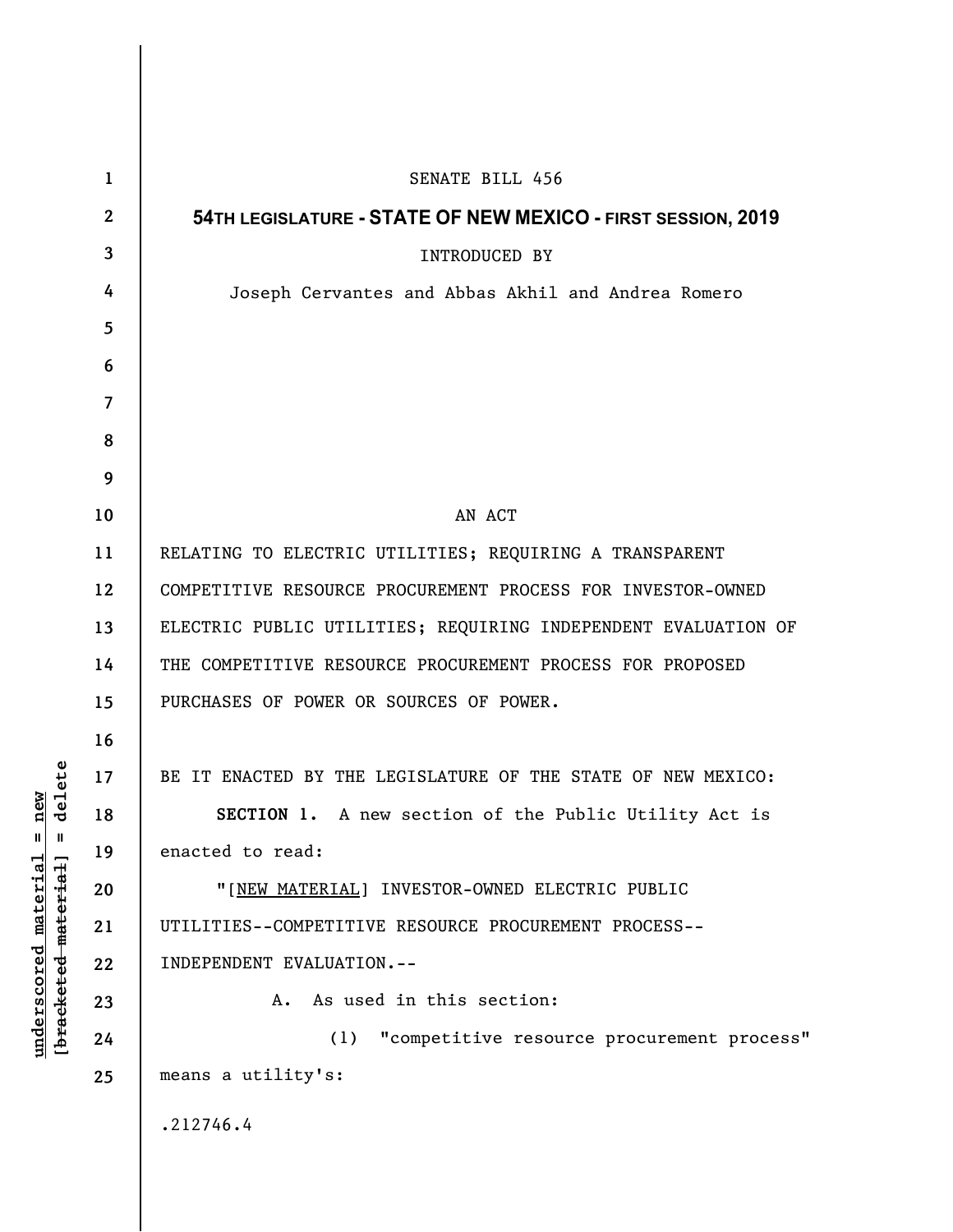**1 2 3 4 5 6 7 8 9 10 11 12 13 14 15 16 17 18 19 20 21 22 23 24 25**  (a) instructions to bidders for a new energy resource; (b) conditions, forms or requirements included in a request for proposals for a new energy resource; and (c) inputs, assumptions, criteria and models used to evaluate responses to proposals for a new energy resource or to negotiate with bidders; (2) "energy storage" means technology that allows the capture of energy produced at one time for use at a later time; (3) "integrated resource plan" means a utility's plan to meet jurisdictional retail customers' existing and future energy demand; (4) "purchase power agreement" means an agreement for the purchase of energy or capacity by a utility with a term of any length for which a utility seeks or intends to seek rate recovery from its retail customers; (5) "resource" means a supply-side electric energy, capacity, transmission or energy storage resource for a duration greater than one year; (6) "resource procurement case" means a docketed case before the commission in which a utility has filed an application for the issuance of a certificate of public convenience and necessity or seeks approval of a .212746.4  $- 2 -$ 

**underscored material = new [bracketed material] = delete**

 $b$ racketed material] = delete  $underscored material = new$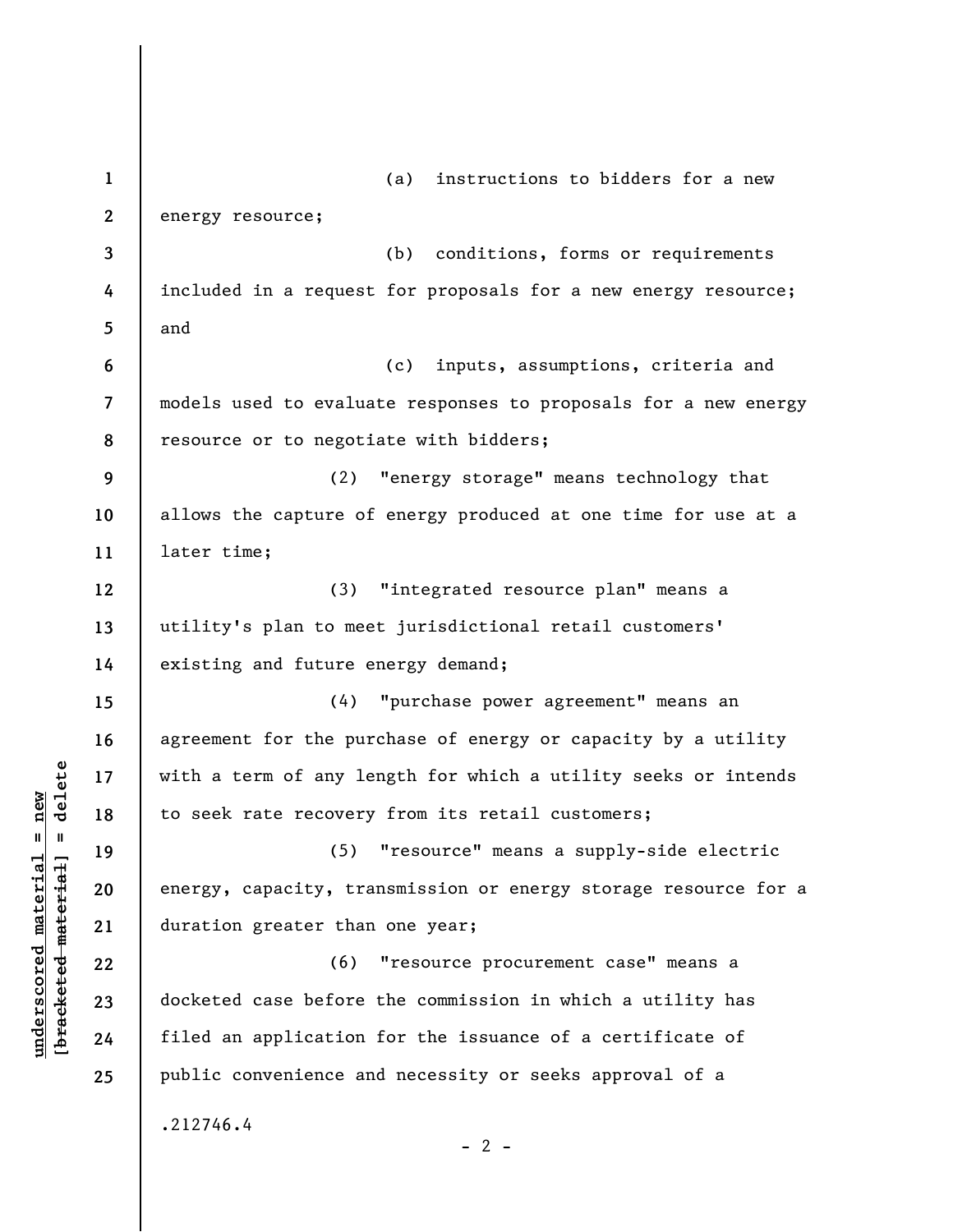**1**  purchase power agreement; and

**2 3**  (7) "utility" means an investor-owned electric public utility.

**4 5 6 7 8 9 10 11 12**  B. Whenever a utility intends to apply for commission approval of the utility's proposed procurement of a new energy resource, including an application for issuance by the commission of a certificate of public convenience and necessity for inclusion of such a resource in the utility's rate base, or for commission approval of a purchase power agreement for such a new resource, the utility shall issue a request for competitive proposals for the new energy resource or purchase power agreement that:

**13 14 15**  (1) affords interested bidders a reasonable opportunity to submit a bid that may feasibly satisfy the utility's energy resource need;

(2) provides inputs, assumptions, criteria and models used to evaluate responses to proposals for a new energy resource or to negotiate with bidders;

(3) does not unreasonably discriminate between proposals for a utility-owned resource and proposals for a resource owned by an independent power producer through a purchase power agreement; and

(4) complies with all applicable commission regulations.

C. Except as otherwise expressly provided in this .212746.4  $-3 -$ 

 $\frac{1}{2}$  intereted material = delete **[bracketed material] = delete**  $underscored material = new$ **underscored material = new**

**16** 

**17** 

**18** 

**19** 

**20** 

**21** 

**22** 

**23** 

**24**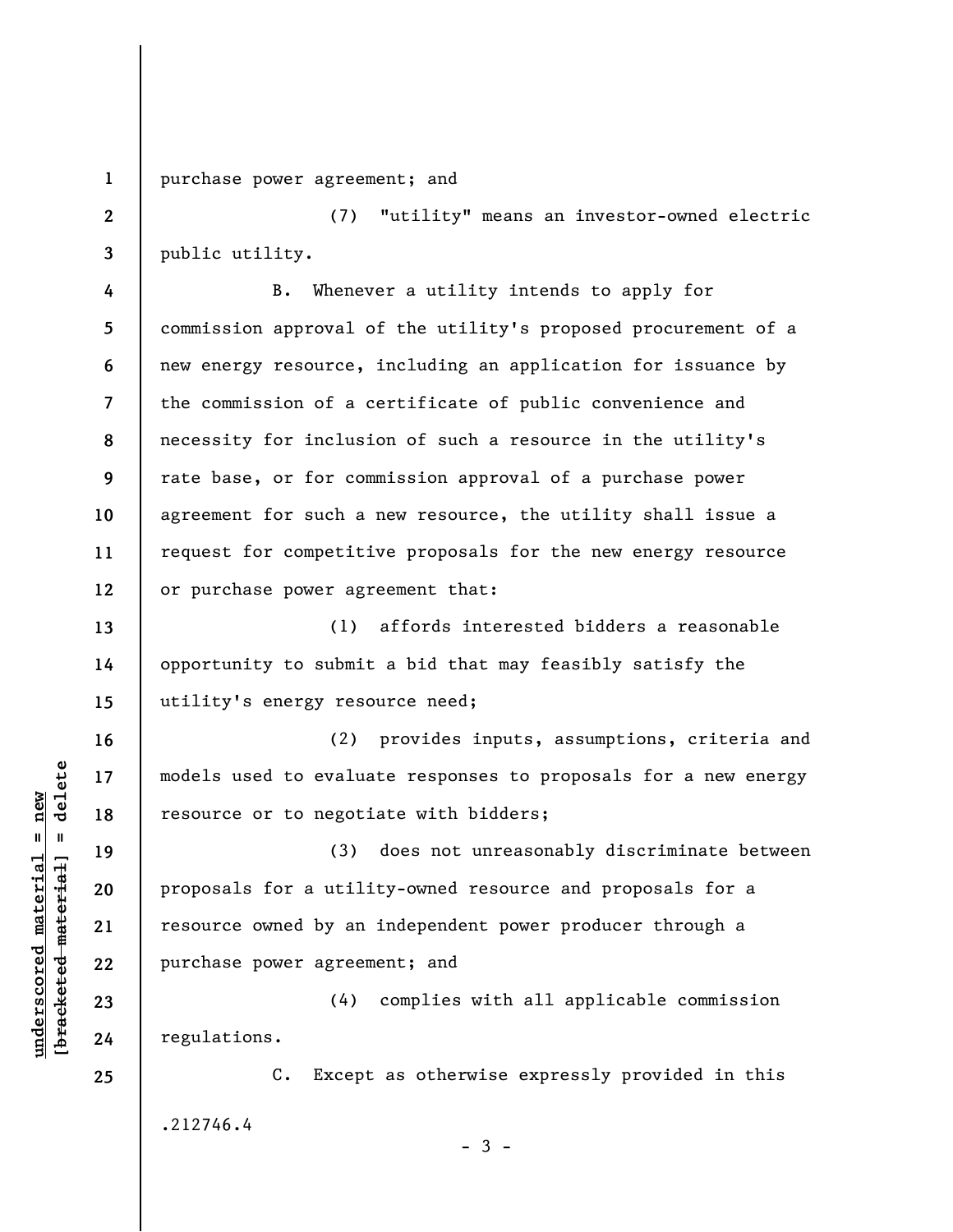**1 2 3 4 5 6 7 8 9**  section or by law, an application by a utility for commission approval of the utility's proposed procurement of a new energy resource, including an application for issuance by the commission of a certificate of public convenience and necessity for inclusion of such a resource in the utility's rate base, or for commission approval of a purchase power agreement for such a new resource, shall be accompanied by evidence providing and describing the responses to the request for competitive proposals required pursuant to Subsection B of this section.

D. Bidders in a utility's competitive resource procurement process shall be permitted access to modeling inputs and assumptions that were used by the utility to evaluate the facility and that reasonably relate to that facility or to the transmission of electricity from that facility to the utility, as the modeling inputs and assumptions apply to the bidder's particular facility, in time to ensure that errors and omissions may be corrected before the competitive resource procurement process is completed. If it is determined that an error or omission, as defined by commission rulemaking, exists in the utility's modeling and assumptions, the commission shall require the utility to perform additional modeling to confirm that electric generation and energy storage facilities are fairly and accurately represented in the results of modeling performed by the utility.

- 4 -

.212746.4

delete **[bracketed material] = delete**  $underscored material = new$ **underscored material = new**  $\mathbf{I}$ bracketed material

**10** 

**11** 

**12** 

**13** 

**14** 

**15** 

**16** 

**17** 

**18** 

**19** 

**20** 

**21** 

**22** 

**23** 

**24**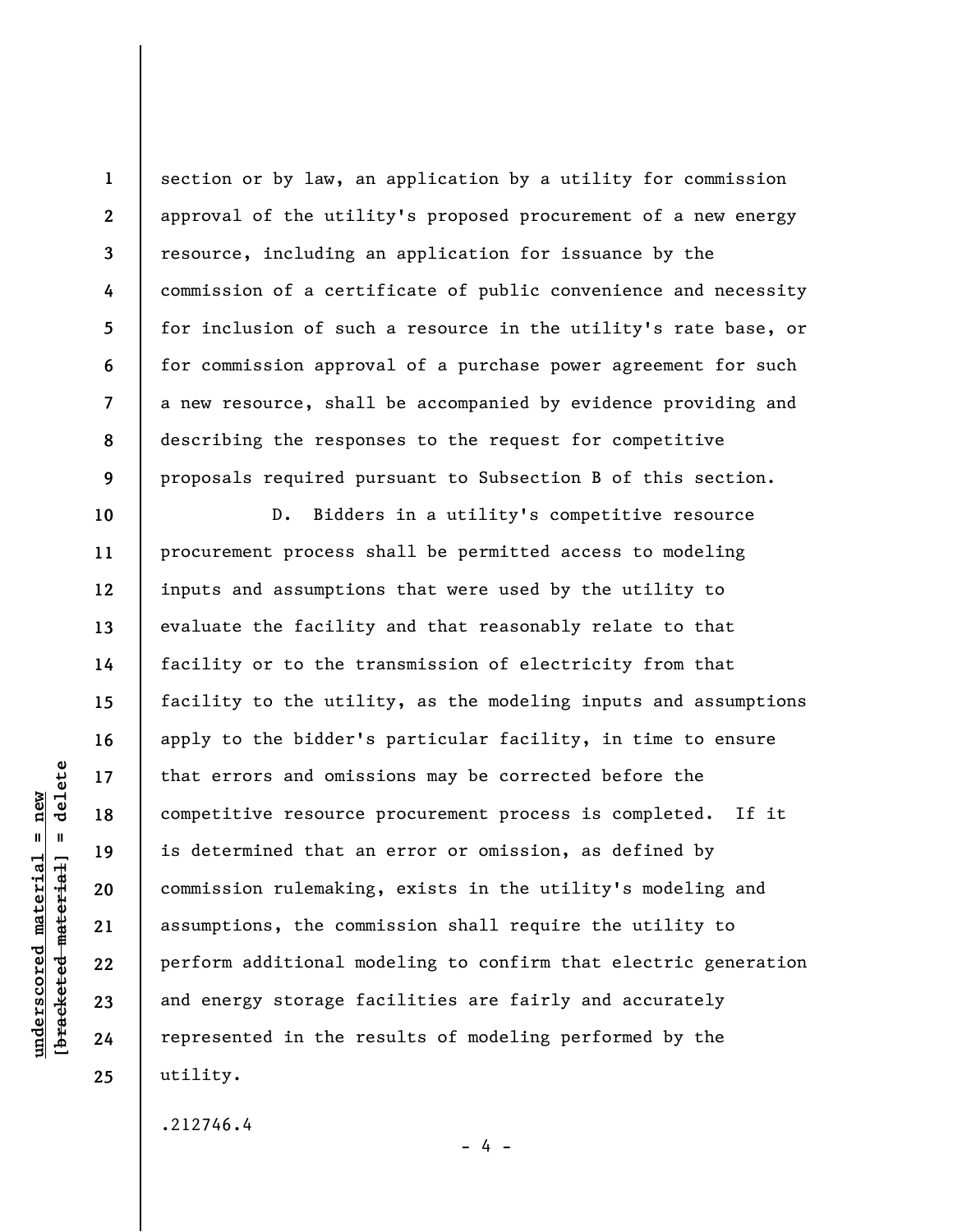**1 2 3 4 5 6 7 8**  E. A utility's competitive resource procurement process shall not prevent bidders from proposing, or the utility from considering, a resource owned by an independent power producer through a purchase power agreement at a site owned or controlled by the utility unless the utility can show the commission that it would not be feasible for it to lease or transfer that site to an independent power producer for reasonable compensation.

F. At least one hundred twenty days before a utility files an integrated resource plan with the commission, or files an application with the commission to procure a new energy resource, the utility shall file for commission appointment the name and qualifications of an independent evaluator whom the utility, the commission's utility division staff and the attorney general jointly propose to monitor the utility's competitive resource procurement process as required by this section and a proposed contract between the commission and the independent evaluator. If the utility is not seeking to procure any new resource in its integrated resource plan, the utility need not file an application for the appointment of an independent evaluator or engage in a competitive resource procurement process.

G. If the utility, the commission's utility division staff and the attorney general fail to reach agreement on an independent evaluator, the utility shall so notify the .212746.4

 $b$ racketed material] = delete **[bracketed material] = delete**  $underscored material = new$ **underscored material = new**

**23 24 25** 

**9** 

**10** 

**11** 

**12** 

**13** 

**14** 

**15** 

**16** 

**17** 

**18** 

**19** 

**20** 

**21**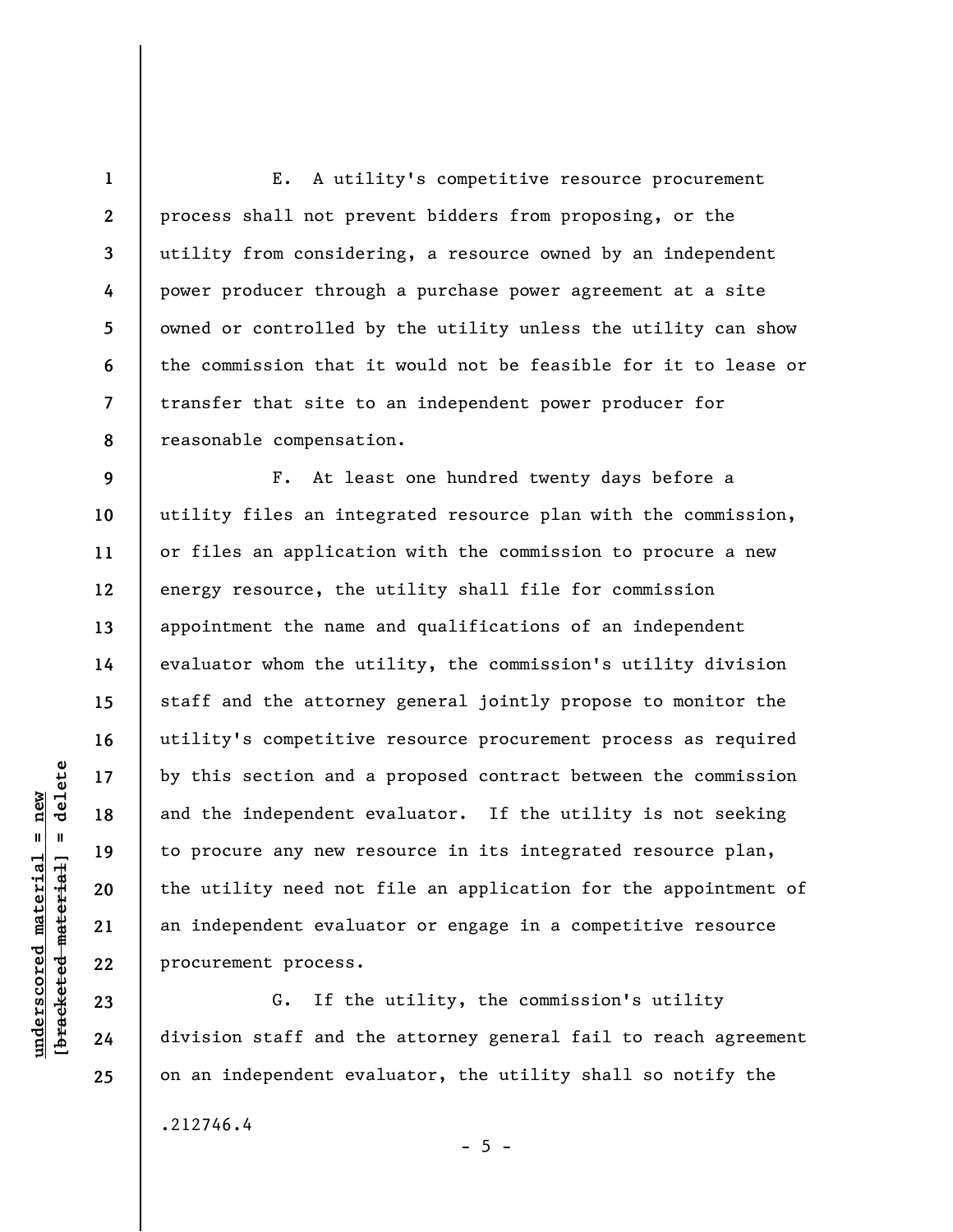commission. The commission shall then name an individual it proposes to appoint as an independent evaluator to evaluate the utility's competitive resource procurement process as required by this section and propose a contract between the commission and the independent evaluator.

**6 7 8 9 10 11 12 13 14 15**  H. The commission shall, at least one hundred twenty days before the utility begins its consideration of an application for the issuance of a certificate of public convenience and necessity or a purchase power agreement, provide public notice of the name and qualifications of the proposed independent evaluator. The public notice shall state that within seven days of its publication, an interested person, organization or entity may file a verified protest of the commission's proposed appointment of the independent evaluator for good cause shown.

I. Following the expiration of the seven-day notice period provided for in Subsection H of this section, the commission may by written decision appoint as the independent evaluator the person proposed in that notice. If the commission does not appoint that person as the independent evaluator, the name of another individual proposed to be appointed shall be subject to the notice requirement set forth in Subsection H of this section. At any time, the commission may terminate its appointment of an independent evaluator according to the terms of the contract between the commission

 $- 6 -$ 

.212746.4

 $\frac{1}{2}$  intereted material = delete **[bracketed material] = delete**  $underscored material = new$ **underscored material = new**

**1** 

**2** 

**3** 

**4** 

**5** 

**16** 

**17** 

**18** 

**19** 

**20** 

**21** 

**22** 

**23** 

**24**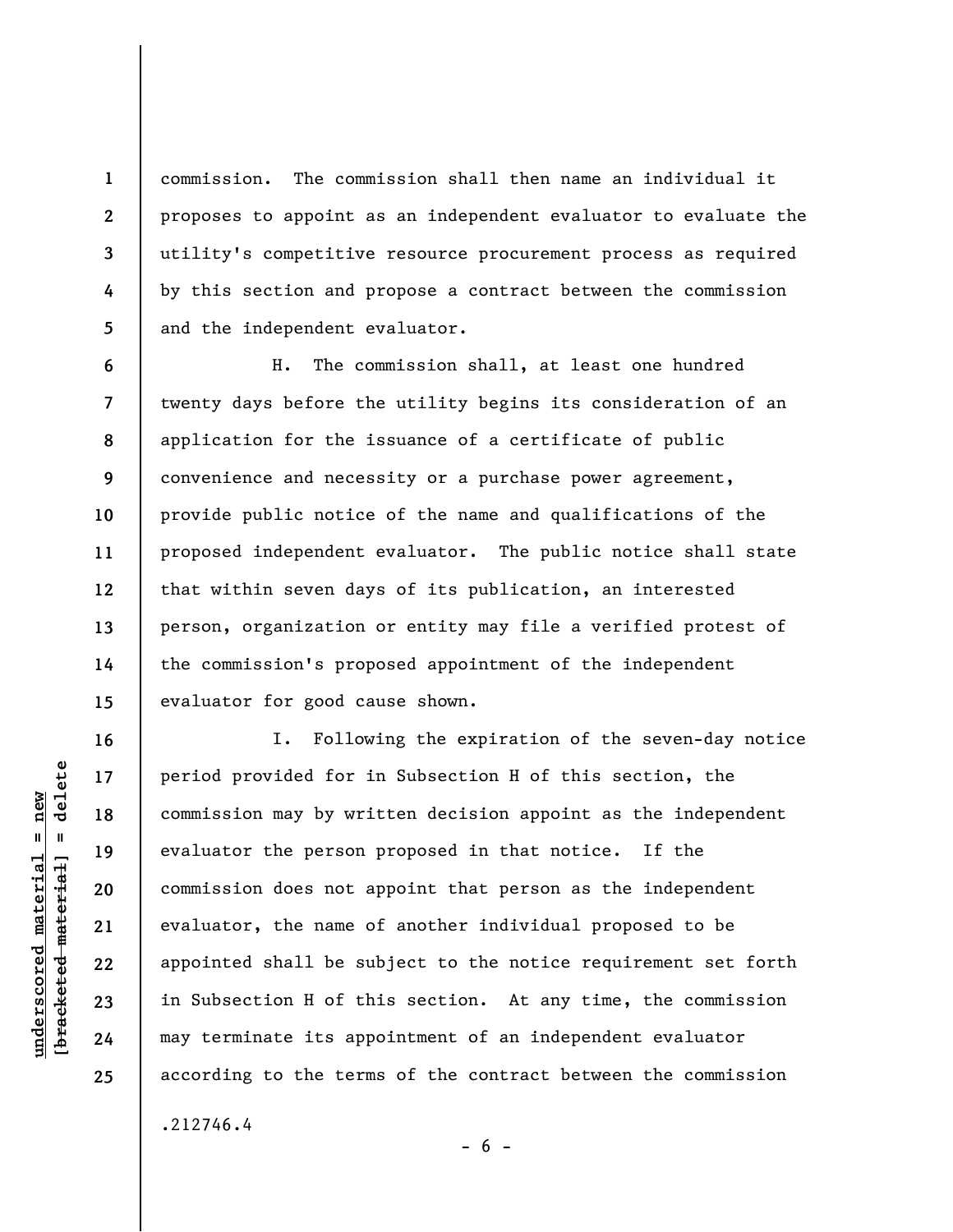**1**  and the evaluator.

**2 3 4 5 6 7 8 9 10 11 12 13 14 15 16**  J. Following the commission's decision to appoint an independent evaluator, the commission shall by written decision approve a contract between the independent evaluator and the commission, including the terms and conditions of compensation. The utility shall reimburse the commission for compensation and costs incurred for the independent evaluator; the utility may recover this expense through rate recovery charges. The terms of the contract between the commission and the independent evaluator shall prohibit the independent evaluator from assisting any entity in making proposals to the commission for a period of three years from the date the contract terminates or expires. At any time, the commission may terminate its appointment of an independent evaluator according to the terms of the contract between the commission and the evaluator.

K. The utility shall provide the independent evaluator with prompt and continuing access to all documents, data, assumptions, models, bids and weighting criteria used, reviewed, produced or relied upon by the utility in the preparation and conduct of its competitive resource procurement process. The utility shall provide the independent evaluator, in a timely manner so as to facilitate the independent evaluator's obligations pursuant to this section and applicable commission rules, with bid evaluation results and modeling runs

- 7 -

.212746.4

 $\frac{1}{2}$  intereted material = delete **[bracketed material] = delete**  $underscored material = new$ **underscored material = new**

**17** 

**18** 

**19** 

**20** 

**21** 

**22** 

**23** 

**24**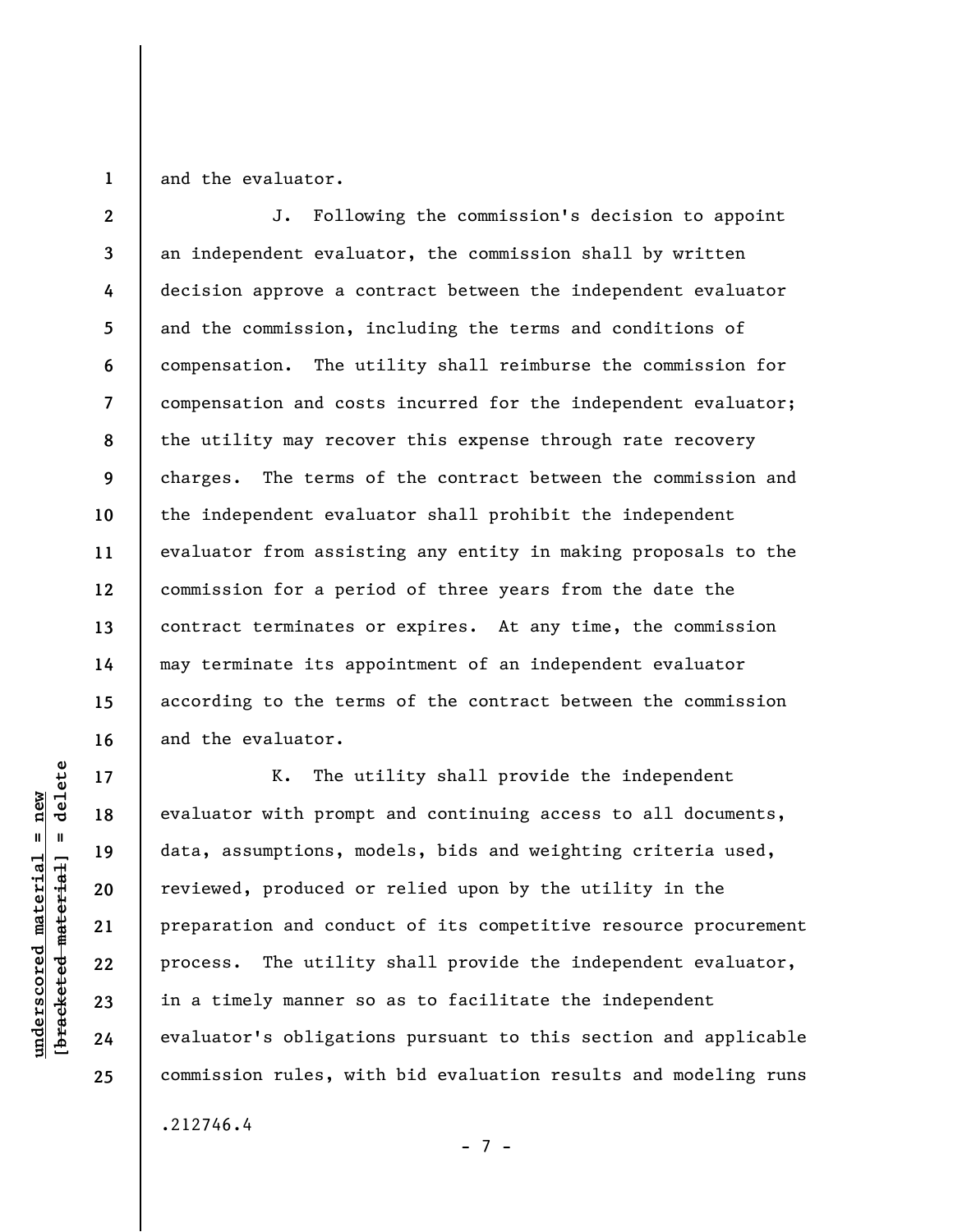so the independent evaluator can verify the results of the utility's competitive resource procurement process and investigate whether that process reasonably invited and considered all feasible resource options to satisfy the utility's service needs.

**6 7 8 9 10 11**  L. An independent evaluator shall advise the commission whether the competitive resource procurement processes of the utility, including the utility's inputs, assumptions, criteria and models, are reasonable and sufficient to solicit and evaluate bids in a fair and reasonable manner consistent with the public interest.

M. In the event an independent evaluator finds a problem or deficiency in the utility's competitive resource procurement process, the evaluator shall promptly notify the utility of the problem or deficiency. After the utility responds to that notice, the independent evaluator shall promptly notify the commission in writing of the problem or deficiency and the utility's response to and resolution of that problem or deficiency. The notification by the independent evaluator and the utility's response and resolution shall be made part of the commission's record in the utility's relevant resource procurement case.

N. An independent evaluator shall report to the commission, prior to the commission's evidentiary hearings in a resource procurement case, whether the competitive resource

- 8 -

.212746.4

 $b$ racketed material] = delete **[bracketed material] = delete**  $underscored material = new$ **underscored material = new**

**1** 

**2** 

**3** 

**4** 

**5** 

**12** 

**13** 

**14** 

**15** 

**16** 

**17** 

**18** 

**19** 

**20** 

**21** 

**22** 

**23** 

**24**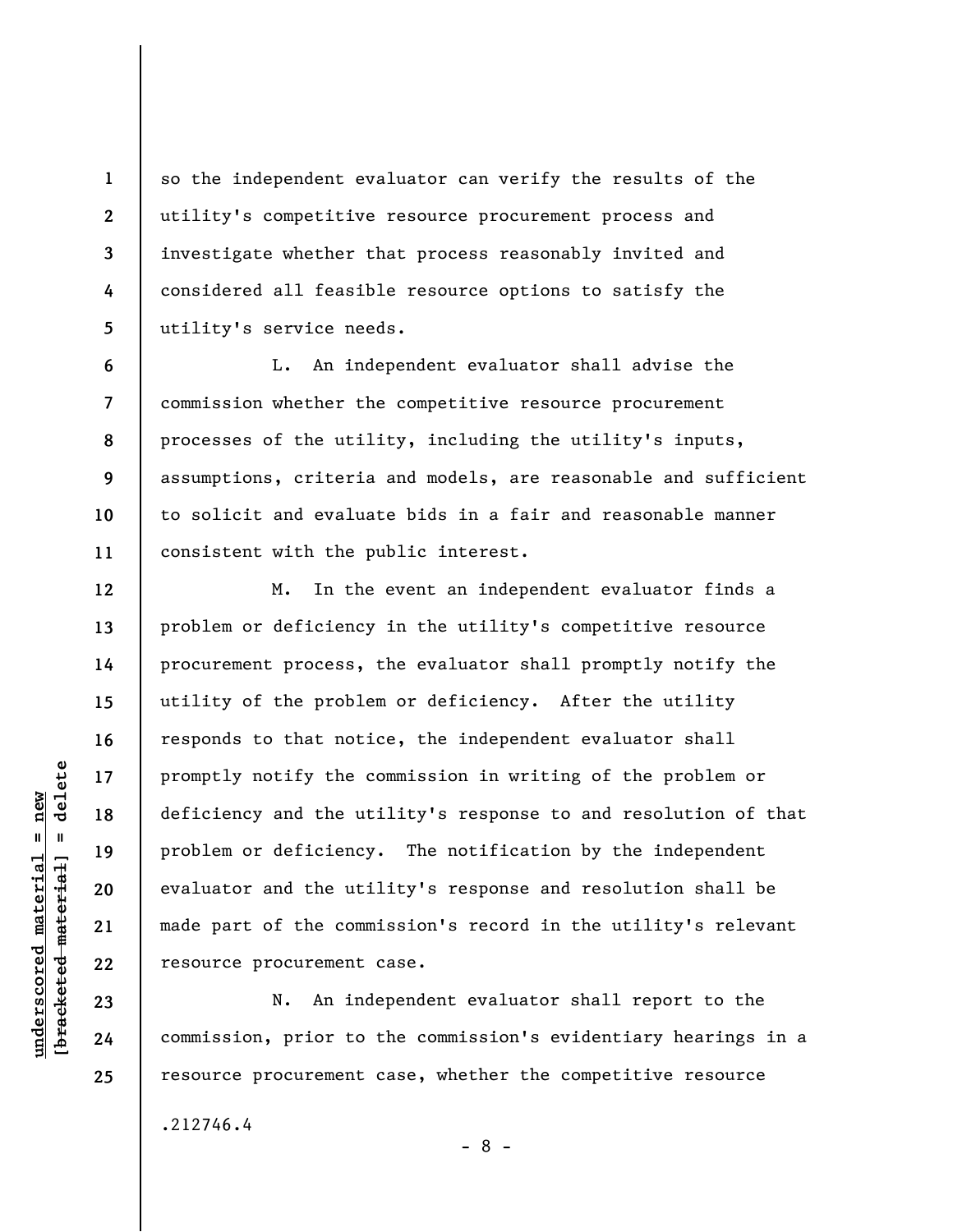procurement process of the utility, including assumptions, criteria and models, are reasonable, competitively fair and sufficient to reasonably identify the most cost-effective option among feasible resource alternatives available to satisfy the utility's service needs.

**6 7 8 9 10 11 12 13 14 15 16 17**  O. The commission shall schedule at least one procedural conference in every utility resource procurement case. During a procedural conference, the utility, the commission and other parties to the proceeding will have an opportunity to ask questions of the independent evaluator regarding the evaluator's filings in the case. Opinions, determinations and statements by the evaluator in filings with the commission shall constitute evidence in a resource procurement case. All parties shall have a reasonable opportunity prior to closure of the record in a resource procurement case to examine the independent evaluator regarding the evaluator's filings in the case.

P. An independent evaluator shall not be a party to a utility resource procurement case but shall testify if a party calls the evaluator as a witness.

Q. The commission may grant a request by a utility for a waiver of the application of the requirements of this section or from the requirements of the commission's rules implementing this section upon a showing by the utility that extraordinary circumstances exist, that such waiver and the

 $=$  delete **[bracketed material] = delete**  $anderscored material = new$ **underscored material = new** bracketed material

**18** 

**19** 

**20** 

**21** 

**22** 

**23** 

**24** 

**25** 

.212746.4

**1** 

**2** 

**3** 

**4** 

**5** 

- 9 -